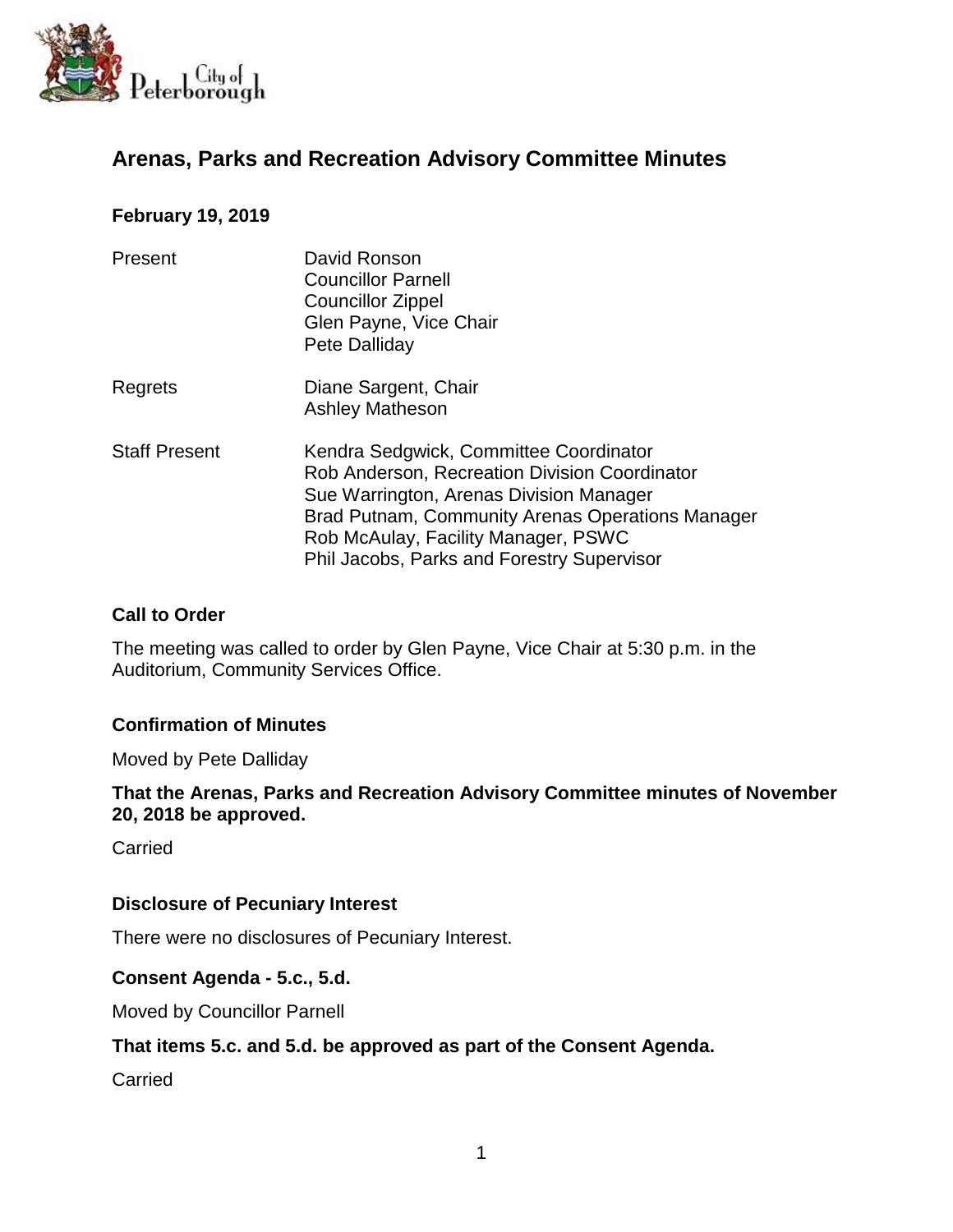Arenas, Park and Recreation Advisory Committee meeting minutes of February 19, 2019

Healthy Kids Community Challenge and the Transition to Keeping Kids Healthy Initiative Report APRAC19-003

Moved by Councillor Parnell

**That the Arenas Parks and Recreation Advisory Committee approve the recommendation outlined in Report APRAC19-003 dated February 19, 2019, of the Youth Recreationist, as follows:**

**That Report APRAC19-003 on Peterborough's transition to the Keeping Kids Healthy initiative be received for information.**

Carried

Arena Division 2019 Scheduling Update Report APRAC19-004

Moved by Councillor Parnell

**That the Arenas Parks and Recreation Advisory Committee approve the recommendation outlined in Report APRAC19-004, dated February 19, 2019, of the Community Arena Operations Manager, as follows:**

**That Report APRAC19-004 be received for information.**

Carried

Cyclocross National Championship Update Report APRAC19-001

Moved by Councillor Parnell

**That the Arenas Parks and Recreation Advisory Committee approve the recommendations outlined in Report APRAC19-001 dated February 19, 2019, of the Recreation Division Coordinator, as follows:**

- **a) That a presentation by the Peterborough Cycling Club be received, detailing the outcome of the 2018 Canadian National Cyclocross Championship, and the club's plans for the 2019 Championship; and**
- **b) That staff be requested to continue to assess the viability of other Cityowned locations, as identified by the Peterborough Cycling Club, as alternatives to using neighbourhood parks to conduct Cyclocross clinics.**

Carried